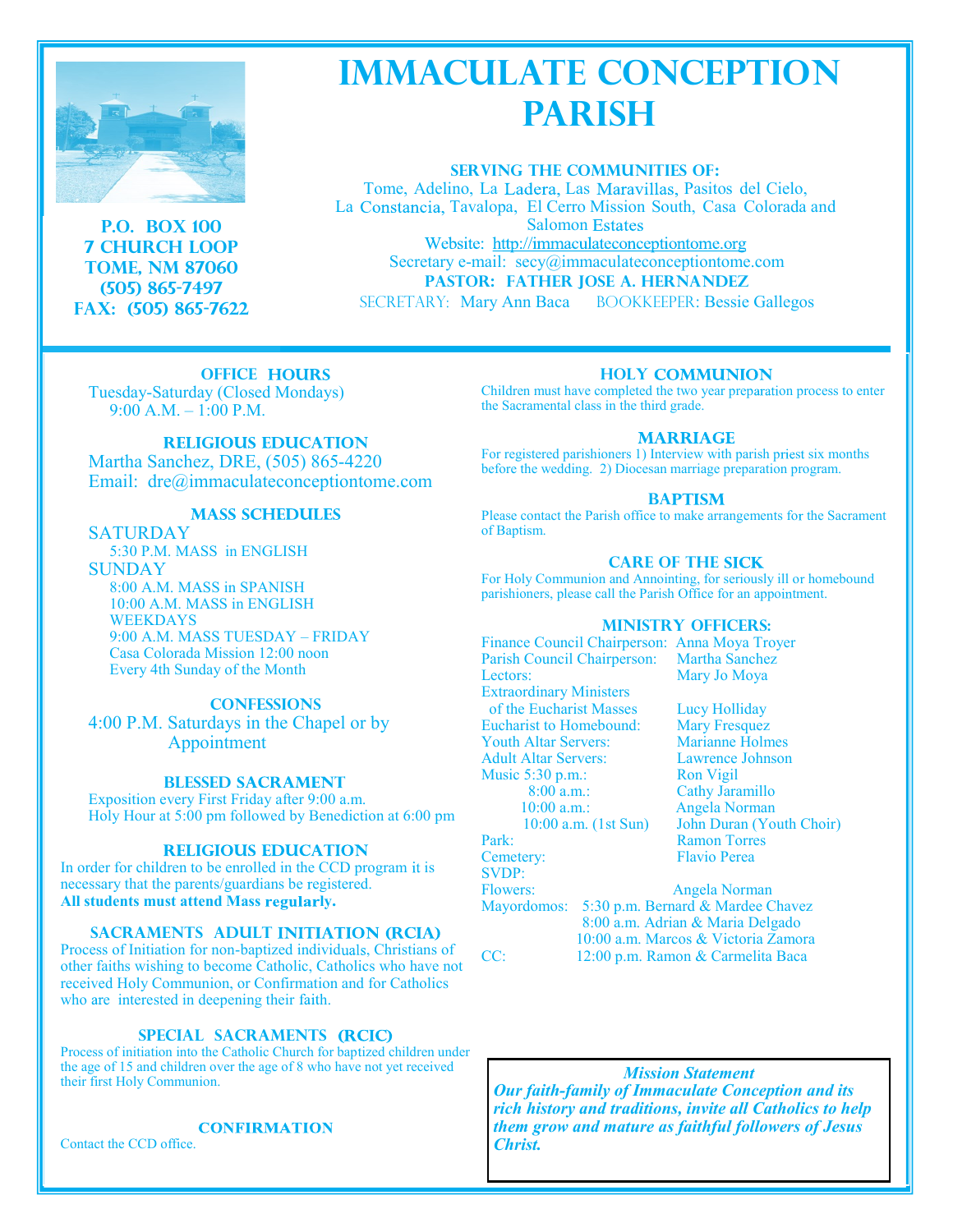# **IMMACULATE CONCEPTION CATHOLIC CHURCH TOME, NEW MEXICO**

May 24, 2020 First Reading: Acts 1:11 Responsorial Psalm: 47:2-3, 6-7, 8-9 Second Reading: Ephesians 1:17-23 Gospel: Matthew 28:19a, 20b



- Mon. 5/25: No service at Cemetery this year Tue. 5/26: For the Health & Well-Being of Jay Kortsch by Daysay & For the Deceased Family Members of Jay and Daysay Kortsch +Jose Ramon Baca by the family Wed. 5/27: +Ramon, +Reina & +Carlos Chavira by Manuel Chavira +Loretta Perea by M/M Fabian Padilla For all the Faithful Departed of the Ramirez- Rodriguez Families by Drs. Dakin Thu. 5/28: +Wayne & +Amy Larson by Louis Vergeer For the Health of Mike Garcia by M/M Danny Baldonado +Tomasita Aragon (Anniversaary 3/26) by Lisa Piro Fri. 5/29: Lenora Wyly (Birthday Blessings 3/26) by M/M Salomon Jaramillo +Arthur Lawrence Gurule by M/M Danny Baldonado For the Health & Well-Being of Amalia Moreno by Daysay Kortsch Sat. 5/30: +Frank Metzler by Jim Metzler 5:30 pm +Auggie Zamora (Anniversary) by Rene Gonzales Juanita Crawford (Birthday Blessings) by M/M Richard Rossignol Sun. 5/31: +Paul S. Moya by Mary Jo & Family
- 8:00 am +Pete Garcia by the family +Lena Aragon & +Sophie Castillo by M/M John Thompson
- 10:00 am +Grace Zamora (Anniversary 3/29) by Rene Gonzales Stella M. DeBaca (Birthday Blessings 3/29)

 by the Family +Robert A. Martinez by the Martinez Family 12:00 noon +Karen Zamora (Anniversary 4/5) by the Family +Gillie, +Brian, +Karen & +Freddie Zamora by the Family

 +Albert Benavidez by Marty & Patricia Trujillo Immaculate Conception Parishioners

**Mass Changes:**

**Mass will now be held at the Parish Hall while construction is taking place. An additional Mass has been added on Sunday at 12:00 noon. As many of you are aware only 75 parishioners can be at a Mass at one time. Of the 75, this includes the Pastor, Lector, 2 Eucharistic Ministers and the mayordomos. The mayordomos will count the members as they enter the parish hall. When the limit is filled, PLEASE do not be offended when they tell you there is no more room. You will be told that you can attend at any one of the other Mass time. You will also be able to attend a daily Mass in lieu of Sunday.** 

**For those receiving the Eucharist, it will be distributed at the doors as you exit. Please consume before leaving. Collection bags will be place at the south and east doors of the parish hall. Please place your envelopes in the bag.** 

**It will take time to get used to these new restrictions, but we will work together to make it run smoothly. If you have any questions, please call the office. You will be kept informed with information in the bulletin, through the website, with a message on the telephone or by calling the office.** 

**God bless you. Bear with us as we work on this together. WEAR A MASK. You will not be allowed in without one.**

**COLLECTIONS: Not Available at this time**

**Counters:** 



**5/24: Mary Jo, Cathy, Anna 5/31: Sandra, Norma, Mary Ann 6/7: Kristy, Eloisa, Mary Ann 6/14: Leeanna, Sylvia, Andy 6/21: Melissa, Frances, Melanie 6/28: Mary Jo, Cathy, Anna**

#### **WEEKLY CALENDAR OF EVENTS** *No Masses at Casa Colorada umtil further notice.*



#### *With compassion and concern, we offer our prayers for our community and especially for the sick of our parish:*

Eliana Alderete, Martin Alderete, Chance Apodaca, Joe S. Aragon, Jaime Armendariz, Annette Baca, Jeff Baca, Michelle Baca, Antoinette Bencomo, Assunta Berry, Justin Beyerl, Elaine Bland, Jennie Brown, Jerry Buffington, Luga Calles, Gloria Castillo, Helen Chavez, Joseph Cook, Ernestine Cordova, Roselyn Cordova, Jesse & Mary Crespin, Renee DeBaca, Ashley Echavarria, Julian and Flora Eylicio, Ernest Fresquez, Wayne Gallegos, Maria Garcia, Yolanda Gallegos, Patricia Gardner, Dolly Glass, Rene Gonzales, Isabel Jacquez, Allen Kenyon, Eileen Krug, Diana Lara, David Lopez, Robert Frank Lopez, Dayna Lozano, Rita Lozano, Abel Lueras, Dayjah Lueras, Sally Lynch, Michael Anthony Maes, Aryel Maldonado, Anna Marie, Beatrice Marquez, Connie Marquez, Prudencio Marquez, Andy Montano, Waylon Moore, Chester Moya, Martha Moya, Phil Moya, Charli Orgas, Jose C. Ortega, Tonia Pena, Gene Perez, Freddie Peralta, Erlinda Rael, Herman Rael, Benjamin Rispoli, Ray Rivera, Dennis Rodriguez, Connie Rodriguez, Domingo Romero, Nicario Romero, Steve Romero, Michelle Ruiz, Anthony Salcido, Isaiah Sanchez, Mariah Sanchez, Marty D. Sanchez, Proceso Sanchez, Tamara Sanchez, Michael Sandoval, Alex Santacruz, Mara Segal, Marcella Silva, James Sneed, Ray Tafoya, William "Bill" Taylor, Jose Luis Villa, Margaret S. Zamora

*Please call the office to add or remove a name. Thank you.*

#### **ARCHDIOCESE OF SANTA FE CORONAVIRUS (COVID-2019) & FLU PRECAUTIONS**

- Please stay home if you are sick or are experiencing symptoms. If you are ill, you are not bound by the obligation to attend Mass, including on Sunday. Out of charity to others sick individuals should not attend Mass or other liturgical events.
- During the Our Father, folded hands are the liturgical norm. Avoid bodily contact.
- During the Sign of Peace, simply nod your head toward one another. Avoid bodily contact.
- Communicants MUST receive Holy Communion in the hand. Please do not ask to receive on the tongue. The Archbishop grants dispensation to those who attend the Extraordinary form to receive in the hand during these restrictions.

The archdiocese institutes these directives not to limit expression of faith, but rather as a preventative against widespread and potentially deadly diseases. We continue to pray for all who are sick and affected by these virulent diseases.

With every best wish for the good health of all our brothers and sisters and asking our Lord, the Divine Physician, to bless us during this critical time, I remain Your brother in Christ, Most Reverend John C. Wester, Archbishop of Santa Fe